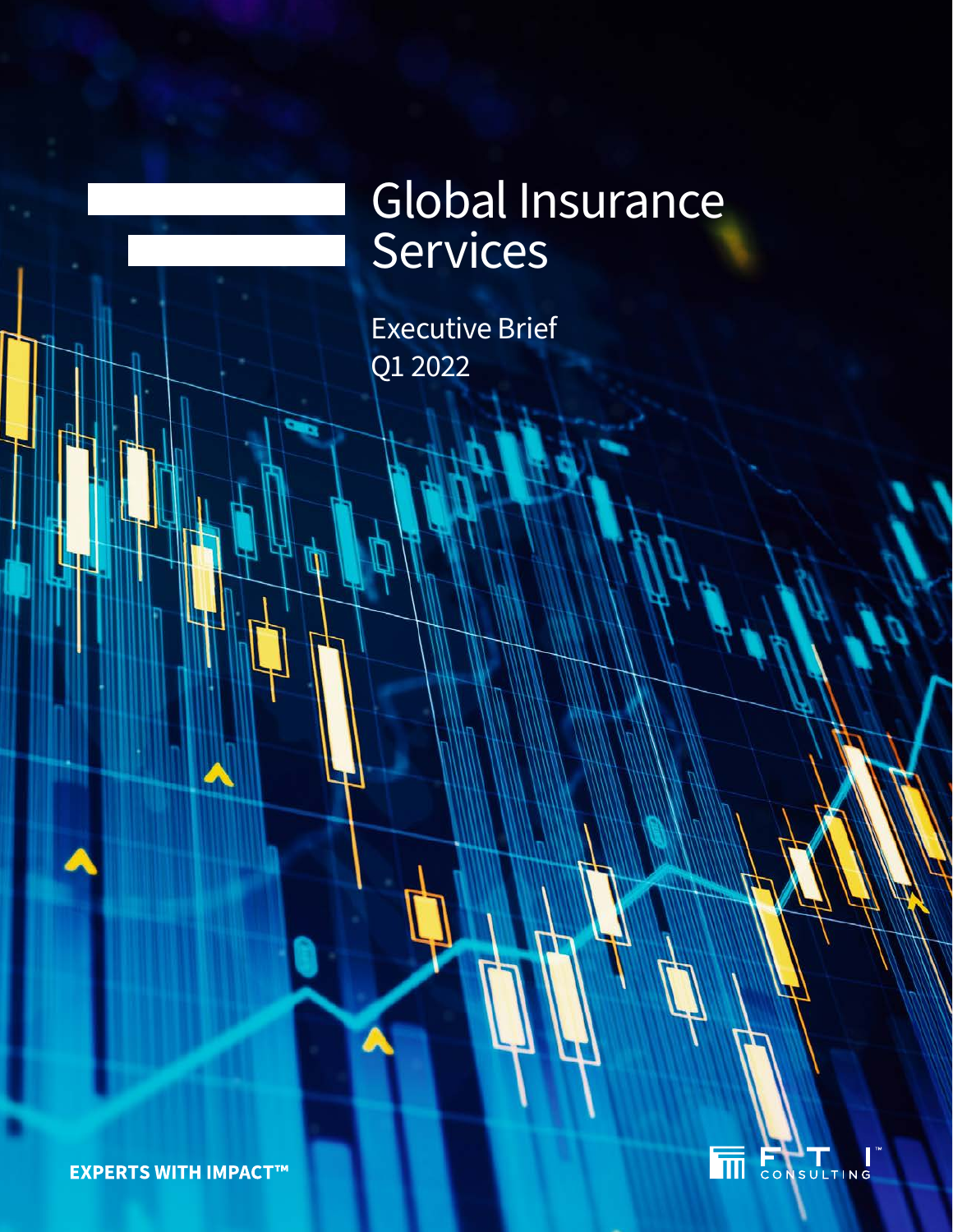

### In This Issue

### Expanding Our Expertise

FTI Consulting's Global Insurance Services continues its expansion of U.S. and EMEA teams, adding Rudy Dimmling, a veteran in the insurance industry, who will bring his expertise to lead business transformation and performance improvement efforts for clients. Lauren Cavanaugh and Peter Kelly were both promoted to Senior Managing Directors at the beginning of the year.

#### Spotlight on ESG

The ever-increasing regularity and gravity of extreme weather-related events such as tornadoes in the Midwest, wildfires in California, hurricanes in the Gulf Coast, and others, have resulted in a greater regulatory focus on climate-related risks for many sectors, including the insurance industry. FTI Consulting's Bob Stephens and Jim Wrynn share best practices insurers can implement to address climatechange guidance from regulators.

#### Special Insights & Guidance Advisory

While COVID-19's successive waves created market fears during 2021, the situation also led to an environment with significant liquidity and fiscal stimulus, and record low interest rates. FTI Consulting's inaugural European Insurance M&A Barometer Report will shine a light on the key trends in the insurance M&A market, its most notable transactions in 2021 and the players to watch.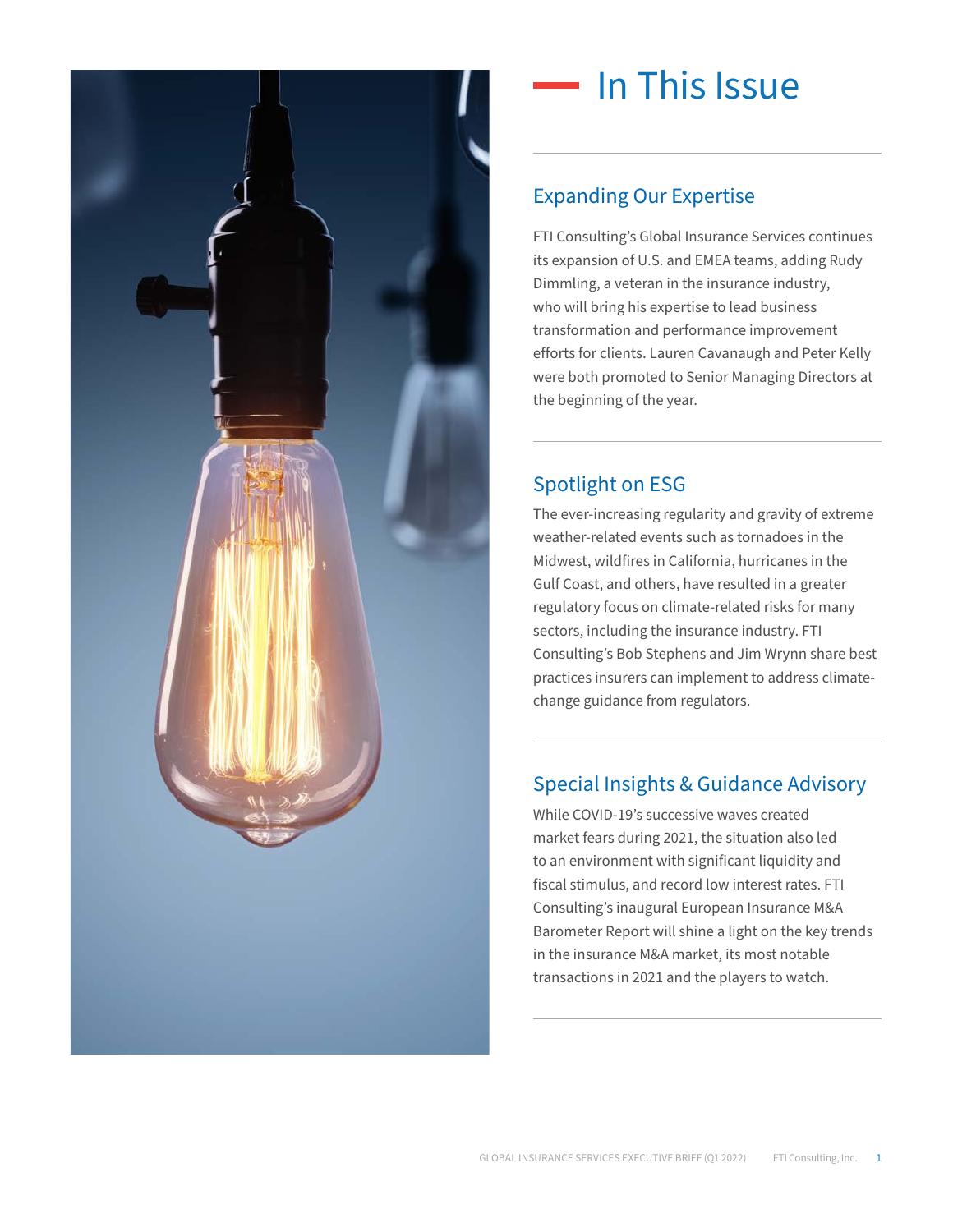

### **Expanding Our Expertise**

FTI Consulting Bolsters Insurance Practice with Addition of Rudy Dimmling and Promotions of Lauren Cavanaugh and Peter Kelly to Senior Managing Directors

FTI Consulting announced the continued investment in the firm's Global Insurance Services practice with the appointment of Rudy Dimmling and the promotions of Lauren Cavanaugh and Peter Kelly to Senior Managing Directors.

Mr. Dimmling, who is based in New York, joined FTI Consulting from Cardinal Innovations Healthcare, where he served as Chief Strategy Officer, responsible for all efforts to implement the organization's near- and long-term strategies and transformational change initiatives. A veteran in the insurance industry, Mr. Dimmling, along with Andrew Munzberg, will drive the Global Insurance Services practice's business transformation and performance improvement efforts for clients. [Read Rudy's bio.](https://www.fticonsulting.com/experts/rudy-dimmling)

Ms. Cavanaugh, who is based in New York, has specialized experience in reinsurance pricing and reserving, predictive analytics, and asbestos liability estimation. Ms. Cavanaugh has worked on a variety of engagements including expert testimony, loss reserve analyses, asbestos liability estimation, reinsurance pricing, due diligence support for mergers & acquisitions and other projects. [Read Lauren's bio.](https://www.fticonsulting.com/experts/lauren-cavanaugh)

Mr. Kelly, who is based in London, has 30 years of experience in the insurance industry both in the UK and internationally and has deep experience the property/casualty industry. Mr. Kelly leads teams of FTI employees from the UK, Ireland, continental Europe, and the U.S. in highly impactful projects that help insurers improve their technologies and processes in order to be more competitive and to make more effective decisions. [Read Peter's bio.](https://www.fticonsulting.com/experts/peter-kelly)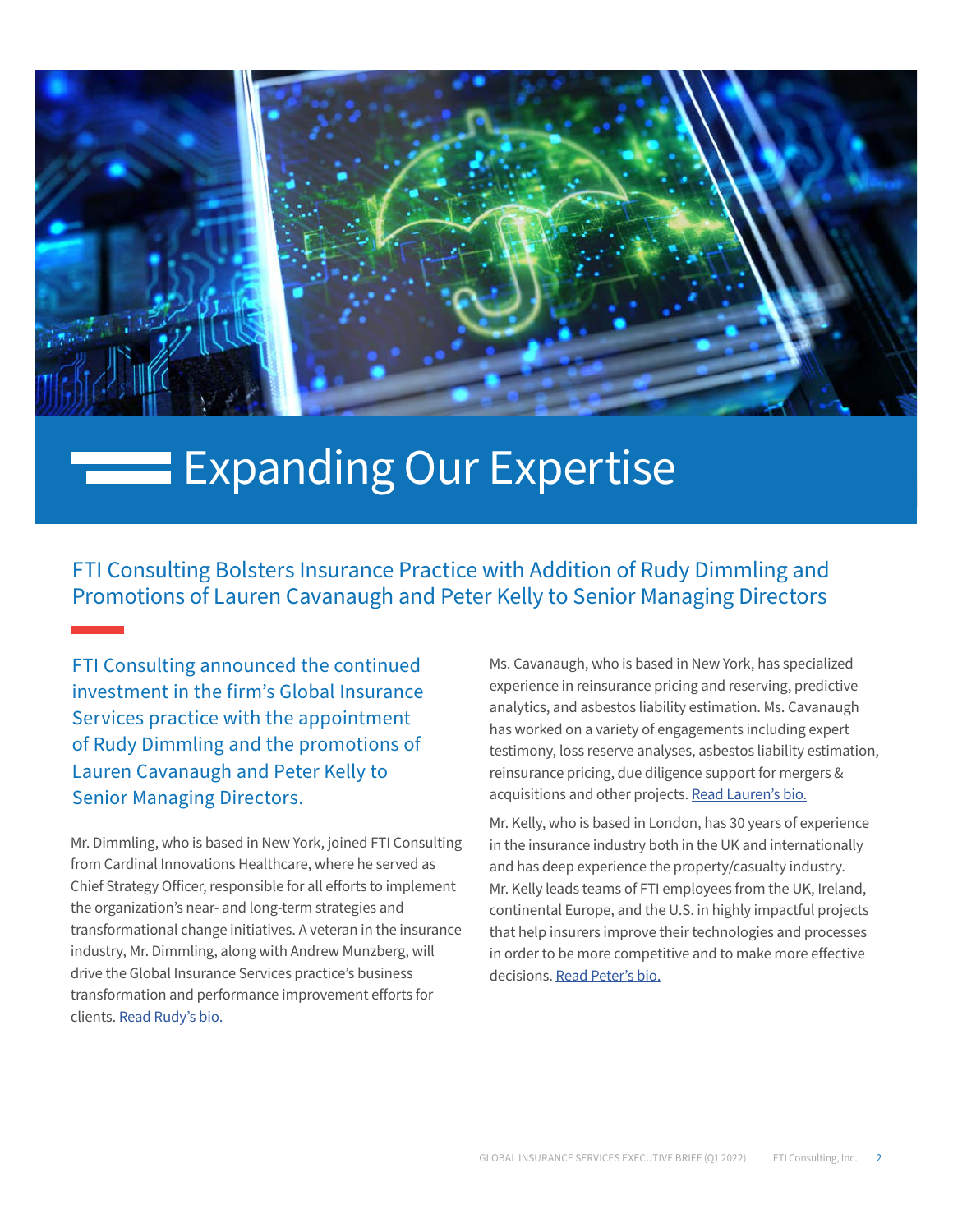

# Spotlight on ESG

### What's Next for Climate Risk Management? Top Tips for Insurers to Address NY DFS's Climate Guidance

*By: Jim Wrynn and Bob Stephens*

Insurers, state and federal financial regulators are coping with the impact of climate change and the increasing risk it presents to the safety and soundness of financial institutions and to the stability of financial systems. The ever-increasing regularity and gravity of extreme weather-related events such as rapid swings in temperatures, tornadoes in the Midwest, wildfires in California, hurricanes in the Gulf Coast, and others have resulted in greater regulatory focus on climate-related risks for many sectors, including the insurance industry.

Reacting to these issues, regulators such as the New York Department of Financial Services (NY DFS) are releasing guidance for insurers on managing the financial risks from climate. Others such as the Security and Exchange Commission (SEC) recently proposed rule changes requiring registrants to include certain climate-related disclosures in their registration statements and periodic reports such as data about climate-related risks that are reasonably likely to have a material impact on their business or financial condition. Also required is disclosure of a registrant's greenhouse gas emissions, which are a commonly used metric to assess a registrant's exposure to such risks.



Many insurance firms will also be impacted by this rule change once it becomes law.

There are direct trans-Atlantic parallels in regulatory focus on climate risk in the UK and EU insurance markets, with UK insurance regulators having mandated the embedding of climate risk management within the broader ERM framework effective end 2021. Similarly, EIOPA, the body that develops the EU insurance regulations, has recently set expectations for all EU insurance regulators to mandate consideration of climate risk as part of regular stress and scenario testing exercises. [Read the full article.](https://www.fticonsulting.com/insights/articles/whats-next-climate-risk-management-top-tips-insurers-address-ny-dfs-climate-guidance)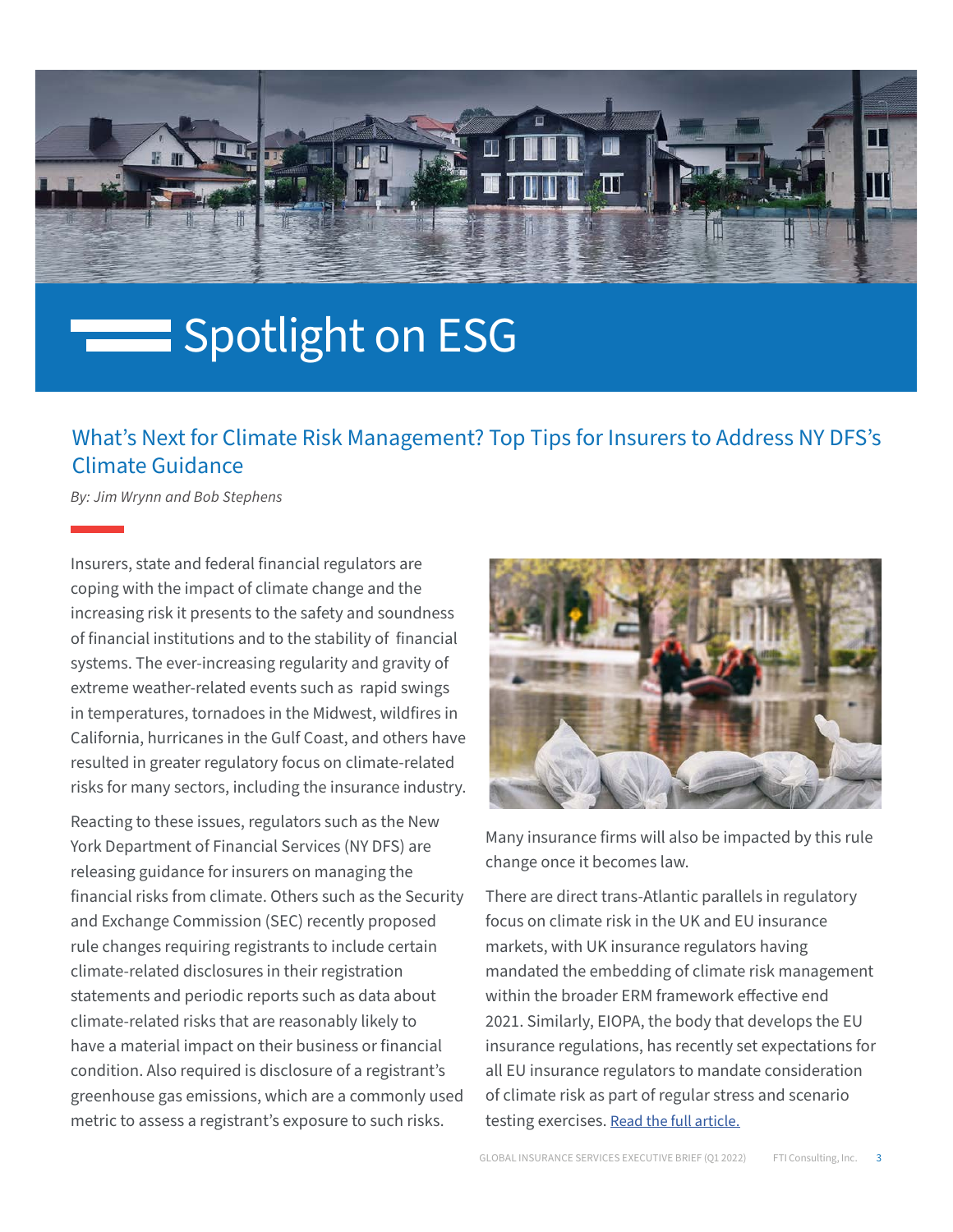

### Special Insights & Guidance Advisory

#### *Wrapping Up the Deals: 2021 European Insurance M&A Barometer*

Our inaugural European Insurance M&A Barometer Report shines a light on the key trends in the insurance M&A market, its most notable transactions, and the players to watch across the region in 2021.

While COVID-19's successive waves created market fears during 2021, the situation also led to an environment with significant liquidity and fiscal stimulus, and record low interest rates. On balance, we believe this has resulted in significant tailwinds, fueling aboveaverage returns for both private and public financial markets. For the European insurance industry, several factors emphasize the need for insurance businesses to focus on trading profitability: these include regulatory requirements such as Solvency II and the introduction of IFRS 17, inflation (including wage inflation), the imminent rising tide of interest rates, operational resilience challenges (including cyber resilience) and environmental, social and governance (ESG) agendas.



Potentially, this scenario could lead to a further wave of consolidation in Europe as small insurers struggle to meet capital requirements and bear increased regulatory reporting and compliance costs. More generally, a constant feature of business these days is the need to review options to exit non-core businesses through restructurings, divestitures or other transaction activity.

After many years of soft market conditions, the property and casualty insurance industry has been experiencing a hard market as a consequence of COVID-19 losses, catastrophe exposures and social inflation. This sector has therefore attracted private capital, especially given the prospect of high teens returns in the post-COVID environment.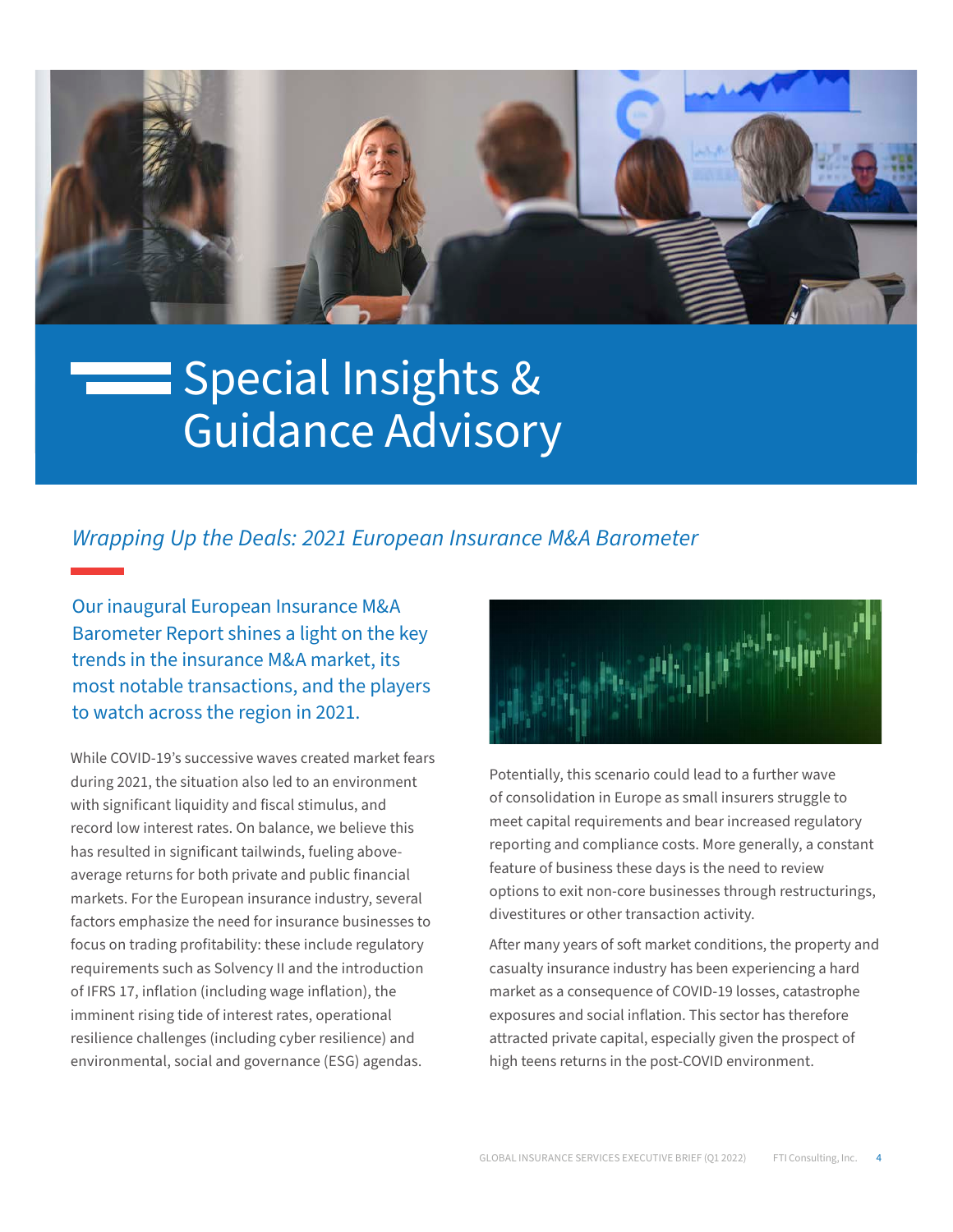The M&A landscape in the life insurance sector has remained challenging as low interest rates and pressures on premium revenues have impacted on profitability, balance sheets and growth prospects, compressing valuations. Life insurers across Europe have started to follow their UK and North American counterparts in responding to these challenges by disposing of capitalintensive legacy books of business, thereby releasing trapped capital. Disposals will also alleviate stranded fixed costs associated with legacy administrative systems, helping to offset pressure on profitability.

Private equity (PE) fundraising in Europe hit its highestever level in the last 24 months, driven in part by COVID-19 economic response measures and also by the prospect of higher returns on private equities than public markets. More money in the market and a limited number of attractive assets has meant that the competition for quality assets is fierce. This causes not only concern over inflated asset prices but also intensity in acquisition processes.

Consequently, PE appetite for insurance assets has remained high, which has led to a greater deal size capacity and more transactional funding. This supports increased deal activity at new annual record levels for valuation multiples in hotly contested sectors such as insurance distribution.

With existing quality insurance businesses trading at high valuations, the trend for new players to enter the (re)insurance market – often backed by an established management team with a proven track record capable of attracting significant financial backing – looks set to continue.

In this context, this inaugural report reviews insurance deal activity across the UK & Ireland and continental Europe, leveraging the results of our recent research.

We would be pleased to hear from you if you'd like a more in-depth analysis of these results or to find out how FTI Consulting can help your company acquire or dispose of insurance businesses while expanding its geographic footprint in Europe. [Read the full report.](https://live.fticonsulting.com/mnabarometer21?utm_source=ftidotcom&utm_medium=website&utm_campaign=gbr-flc-feb-28-2022-lead-mnabarometer)